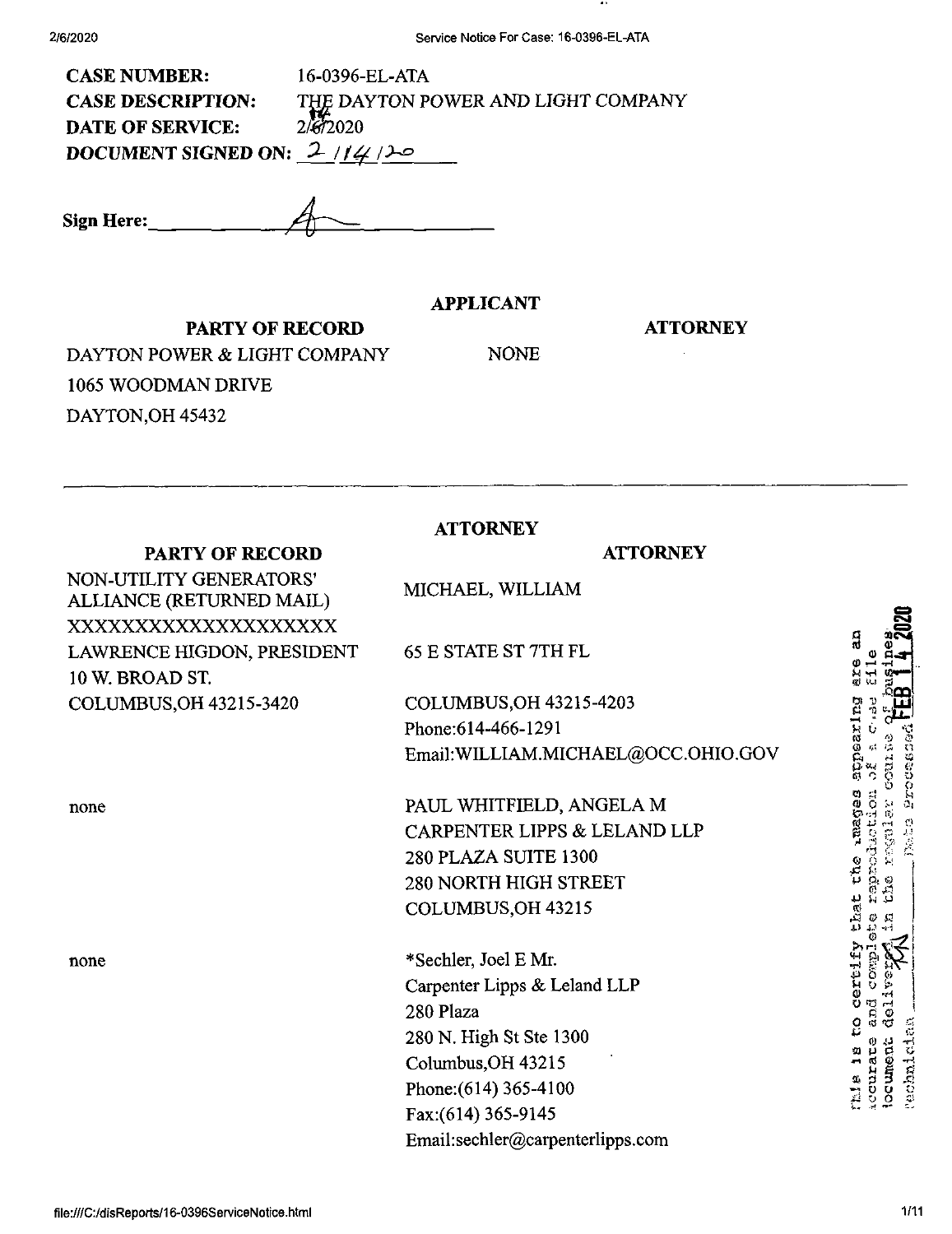| 2/6/2020 | Service Notice For Case: 16-0396-EL-ATA     |
|----------|---------------------------------------------|
| none     | *Smith, Cheryl A Ms.                        |
|          | Carpenter Lipps & Leland                    |
|          | 280 N. High Street                          |
|          | Suite 1300                                  |
|          | Columbus, OH 43081                          |
|          | Phone: 614-365-4100                         |
|          | Fax:614-365-9145                            |
|          | Email:smith@carpenterlipps.com              |
| none     | *Petrucci, Gretchen L. Mrs.                 |
|          | Vorys, Sater, Seymour and Pease             |
|          | 52 East Gay Street, P.O. Box 1008           |
|          | Columbus, OH 43216-1008                     |
|          | Phone: 614-464-5407                         |
|          | Fax:614-719-4793                            |
|          | Email:glpetrucci@vorys.com                  |
| none     | *Walter, Danielle G Ms.                     |
|          | Carpenter Lipps & Leland LLP                |
|          | 280 N. High Street                          |
|          | Suite 1300                                  |
|          | Columbus, OH 43215                          |
|          | Phone: (614)365-4104                        |
|          | Email:ghiloni@carpenterlipps.com            |
| none     | <b>MAYES, JEFFREY W</b>                     |
|          | MONITORING ANALYTICS LLC                    |
|          | 2621 VAN BUREN AVENUE, SUITE 160            |
|          | VALLEY FORGE CORPORATE CENTER               |
|          | EAGLEVILLE, PA 19403                        |
|          | Phone:610-271-8053                          |
|          | Email:JEFFREY.MAYES@MONITORINGANALYTICS.COM |
| none     | *Mendoza, Tony G. Mr.                       |
|          | Sierra Club                                 |
|          | 2101 Webster St., 13th Floor                |
|          | Oakland, CA 94612                           |
|          | Phone: (415) 977-5589                       |
|          | Fax:(510) 208-3140                          |
|          | Email:tony.mendoza@sierraclub.org           |
| none     | *Williams, Jamie Ms.                        |
|          | <b>Ohio Consumers' Counsel</b>              |
|          | 65 East State Street, 7th Floor             |

 $\cdots$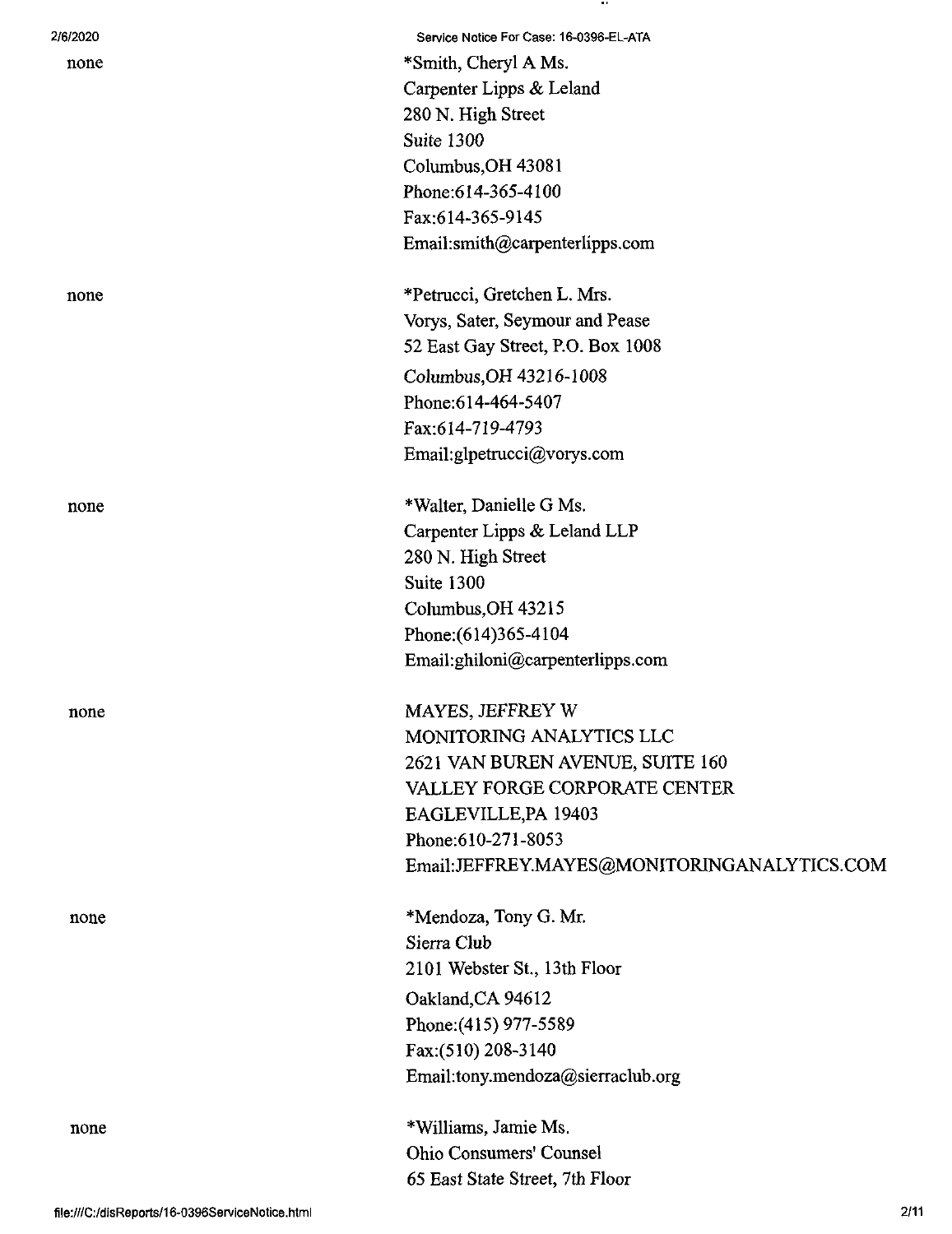| 2/6/2020 | Service Notice For Case: 16-0396-EL-ATA   |
|----------|-------------------------------------------|
|          | Columbus, OH 43215-4213                   |
|          | Phone: 614-466-9547                       |
|          | Email:jamie.williams@occ.ohio.gov         |
| none     | *Bojko, Kimberly W. Mrs.                  |
|          | Carpenter Lipps & Leland LLP              |
|          | 280 North High Street                     |
|          | 280 Plaza Suite 1300                      |
|          | Columbus, OH 43215                        |
|          | Phone: 614-365-4100                       |
|          | Fax:614-365-9145                          |
|          | Email:bojko@carpenterlipps.com            |
| none     | MICHAEL, WILLIAM                          |
|          | <b>65 E STATE ST 7TH FL</b>               |
|          | COLUMBUS, OH 43215-4203                   |
|          | Phone:614-466-1291                        |
|          | Email: WILLIAM.MICHAEL@OCC.OHIO.GOV       |
| none     | *Sahli, Richard C. Mr.                    |
|          | Richard Sahli Law Office LLC              |
|          | 981 Pinewood Lane                         |
|          | Columbus, OH 43230-3662                   |
|          | Phone:614-428-6068                        |
|          | Fax:614-428-6068                          |
|          | Email:rsahliattorney@columbus.rr.com      |
| none     | *Oliker, Joseph E. Mr.                    |
|          | IGS Energy                                |
|          | 6100 Emerald Parkway                      |
|          | Dublin, OH 43016                          |
|          | Phone:614-659-5069                        |
|          | Email:joliker@igsenergy.com               |
| none     | *Schmidt, Kevin R Mr.                     |
|          | The Law Offices of Kevin R. Schmidt, Esq. |
|          | 88 East Broad Street, Suite 1770          |
|          | Mail Stop 01                              |
|          | Columbus, OH 43215                        |
|          | Phone: 614-507-1050                       |
|          | Fax:614-222-8499                          |
|          | Email:schmidt@sppgrp.com                  |
|          |                                           |

- 11

 $\mathcal{C}$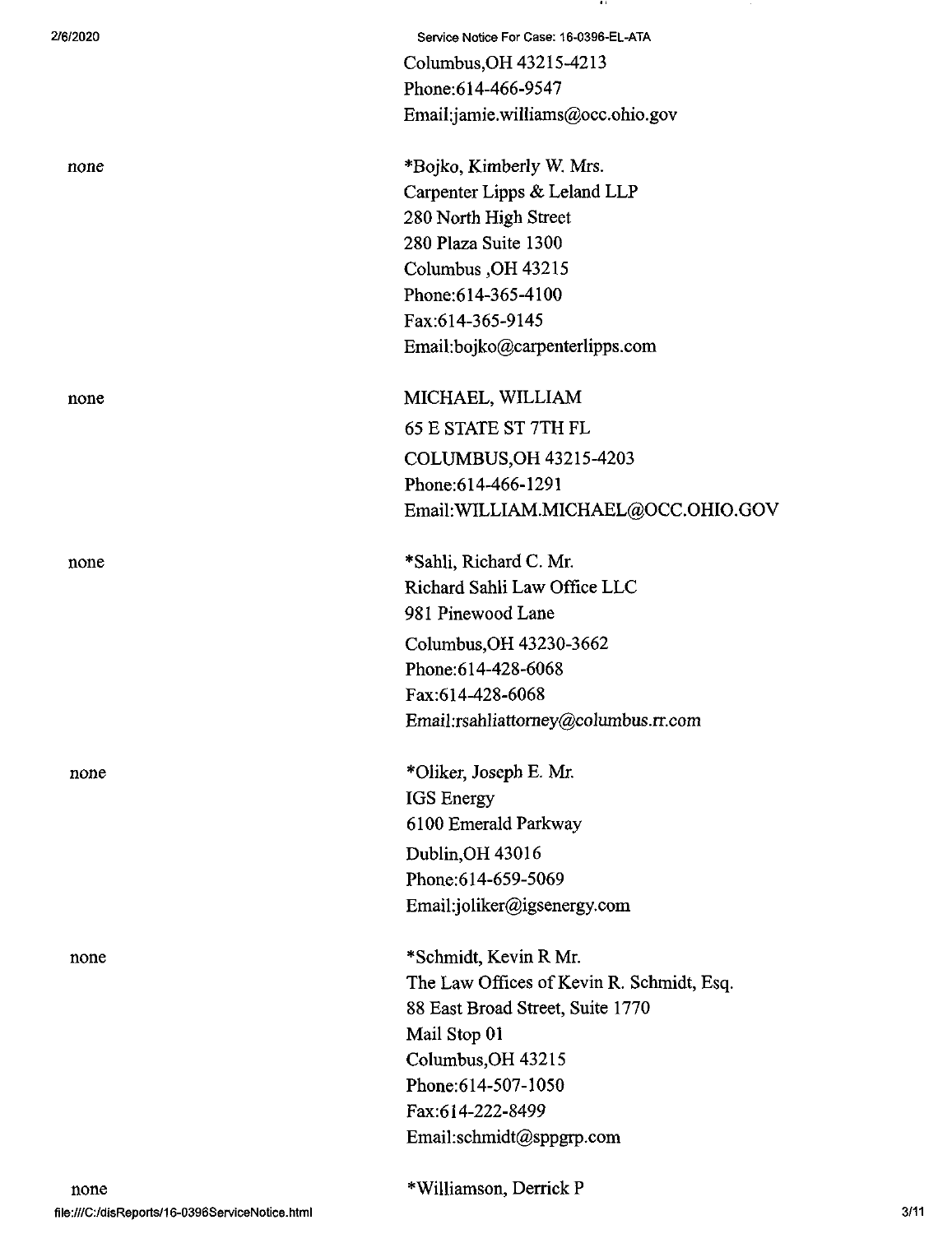none

**2/6/2020 Service Notice For Case: 16-0396-EL-ATA**

Spilman Thomas & Battle, PLLC 1100 Bent Creek Blvd., Suite 101 Mechanicsburg,PA 17050 Phone:(717) 795-2740 Email:dwilliamson@spilmanlaw.com

none \*Kurtz, Michael L. Mr. Boehm, Kurtz & Lowry 36 E. Seventh St., Suite 1510 Cincinnati,OH 45202 Phone:(513)421-2255 Fax:(513)421-2764 Email:mkurtz@bkllawfirm.com

none \*Alexander, Trevor Mr. Calfee, Halter & Griswold, LLP 21 E. State St., Suite 1100 CoIumbus,OH43215 Phone:614-621-1500 Fax:614-621-0010 Email:talexander@calfee.com

 $\mathbf{I}$ 

\*Stock, John F Benesch Friedlander Coplan & AronoffLLP 41 S. High St., Suite 2600 Columbus,OH 43215 Phone:614-223-9300 Fax:614-223-9330 Email:jstock@beneschlaw.com

none \*Bingham, Deb J. Ms. Office of the Ohio Consumers' Counsel 65 East State Street, 7th Floor Columbus,OH 43215-4203 Phone:614-466-1311 Fax:614-466-9475 Email:debra.bingham@occ.ohio.gov

none \*Whitfield, Angela Mrs. Carpenter Lipps & Leland LLP 280 North High Street, Suite 1300 Columbus,OH 43215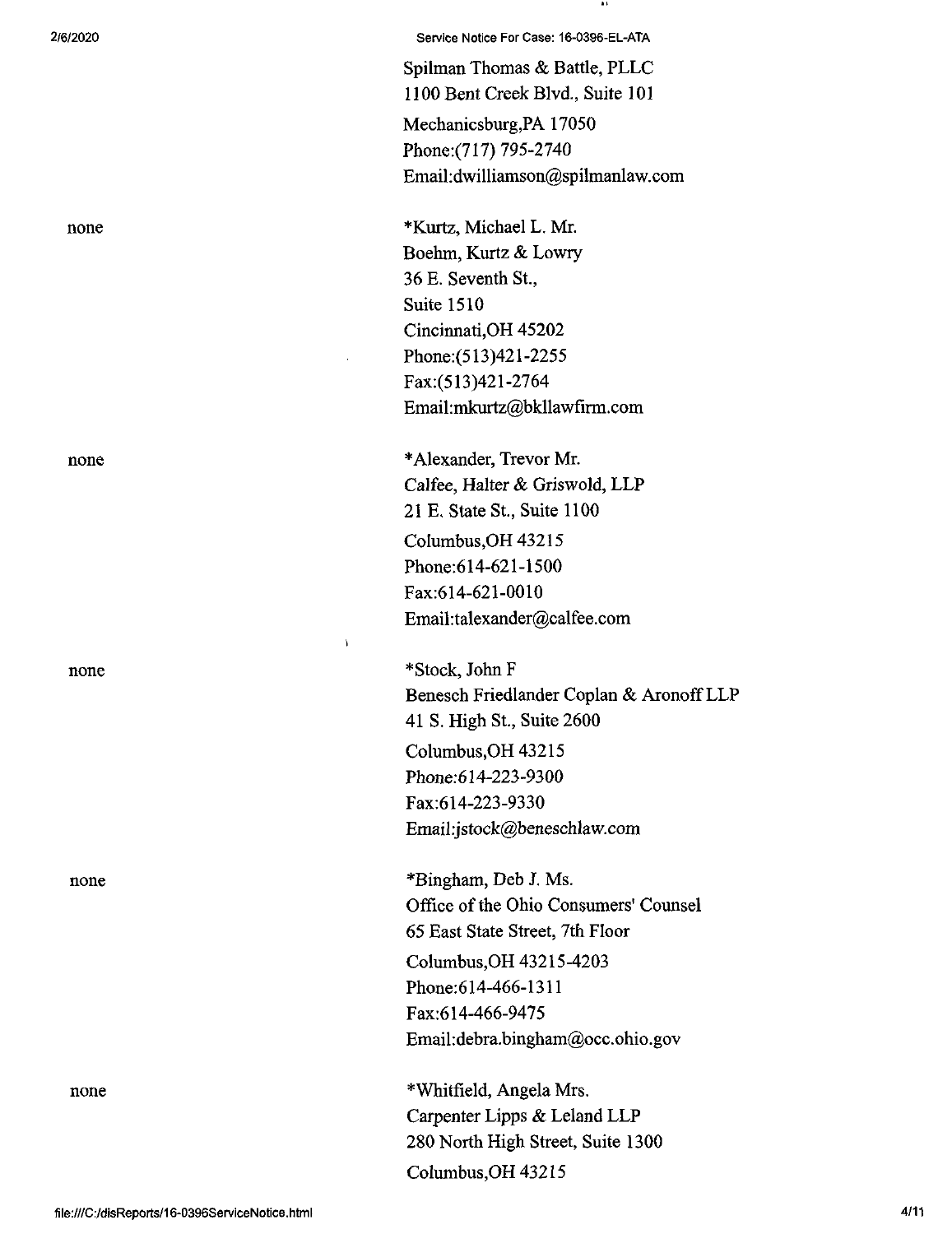| 2/6/2020 | Service Notice For Case: 16-0396-EL-ATA |
|----------|-----------------------------------------|
|          | Phone: 614-365-4112                     |
|          | Fax:614-365-9145                        |
|          | Email:paul@carpenterlipps.com           |
| none     | *Sweeney, Helen                         |
|          | Interstate Gas Supply, Inc.             |
|          | 6100 Emerald Parkway                    |
|          | Dublin, OH 43016                        |
|          | Phone:614-659-5057                      |
|          | Email:hsweeney@igsenergy.com            |
| none     | *Landes, Mark Mr.                       |
|          | Isaac Wiles Burkholder & Teetor         |
|          | Two Miranova Place                      |
|          | Suite 700                               |
|          | Columbus, OH 43215                      |
|          | Phone:614-221-2121                      |
|          | Fax:614-365-9516                        |
|          | Email:mlandes@isaacwiles.com            |
| none     | *Parram, Devin D. Mr.                   |
|          | <b>Bricker and Eckler</b>               |
|          | 100 South Third Street                  |
|          | Columbus, OH 43215                      |
|          | Phone: 614-227-2300                     |
|          | Fax:614-227-2390                        |
|          | Email:dparram@bricker.com               |
| none     | *O'Donnell, Terrence                    |
|          | Dickinson Wright PLLC                   |
|          | 150 East Gay Street                     |
|          | Columbus, OH 43215                      |
|          | Phone: 614-744-2574                     |
|          | Email:anorris@dickinson-wright.com      |
| none     | *Sharkey, Jeffrey S Mr.                 |
|          | Faruki Ireland Cox Rhinehart & Dusing   |
|          | 110 North Main Street, Suite 1600       |
|          | Dayton, OH 45402                        |
|          | Phone: (937) 227-3747                   |
|          | Fax: (937) 227-3717                     |
|          | Email:jsharkey@ficlaw.com               |
|          |                                         |

 $\bullet$  :

\*Mendoza, Tony G. Mr.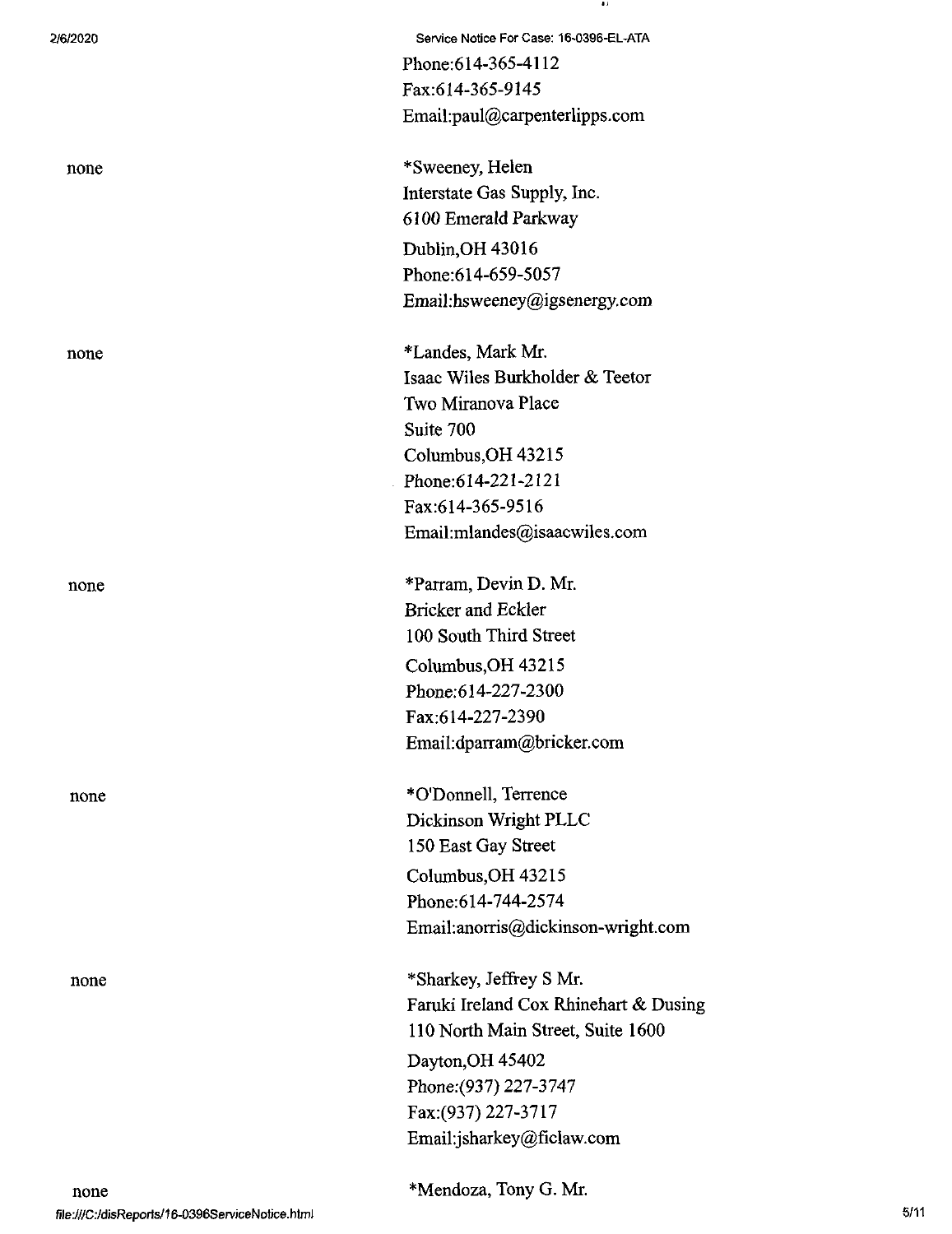2/6/2020 Service Notice For Case; 16-0396-EL-ATA

Sierra Club 2101 Webster St., 13th Floor Oakland,CA 94612 Phone;(415) 977-5589 Fax:(510) 208-3140 EmaiI:tony.mendoza@sierraclub.org

none \*Orahood, Teresa Bricker & Eckler LLP 100 South Third Street Columbus,OH 43215-4291 Phone:(614) 227-4821 Fax:(614) 227-2390 Email:torahood@bricker.com

none \*Pirik, Christine M.T. Dickinson Wright, PLLC 150 E. Gay Street Suite 2400 Columbus,OH 43215 Phone;614-744-5461 Fax:844-670-6009 Email:cpirik@dickinsonwright.com

none \*Leppla, Miranda R Ms. The Ohio Environmental Council 1145 Chesapeake Avenue Suite I Columbus,OH 43212 Phone:(614)487-7506 Fax:(614)487-7506 Email:mleppla@theoec.org

none \*Williams, Jamie Ms. Ohio Consumers' Counsel 65 East State Street, 7th Floor Columbus,OH 43215-4213 Phone:614-466-9547 Email:jamie.williams@occ.ohio.gov

none \*Schuhart, Denise M Mrs. PJM Interconnection, L.L.C. 1200 G Street, N.W. Suite 600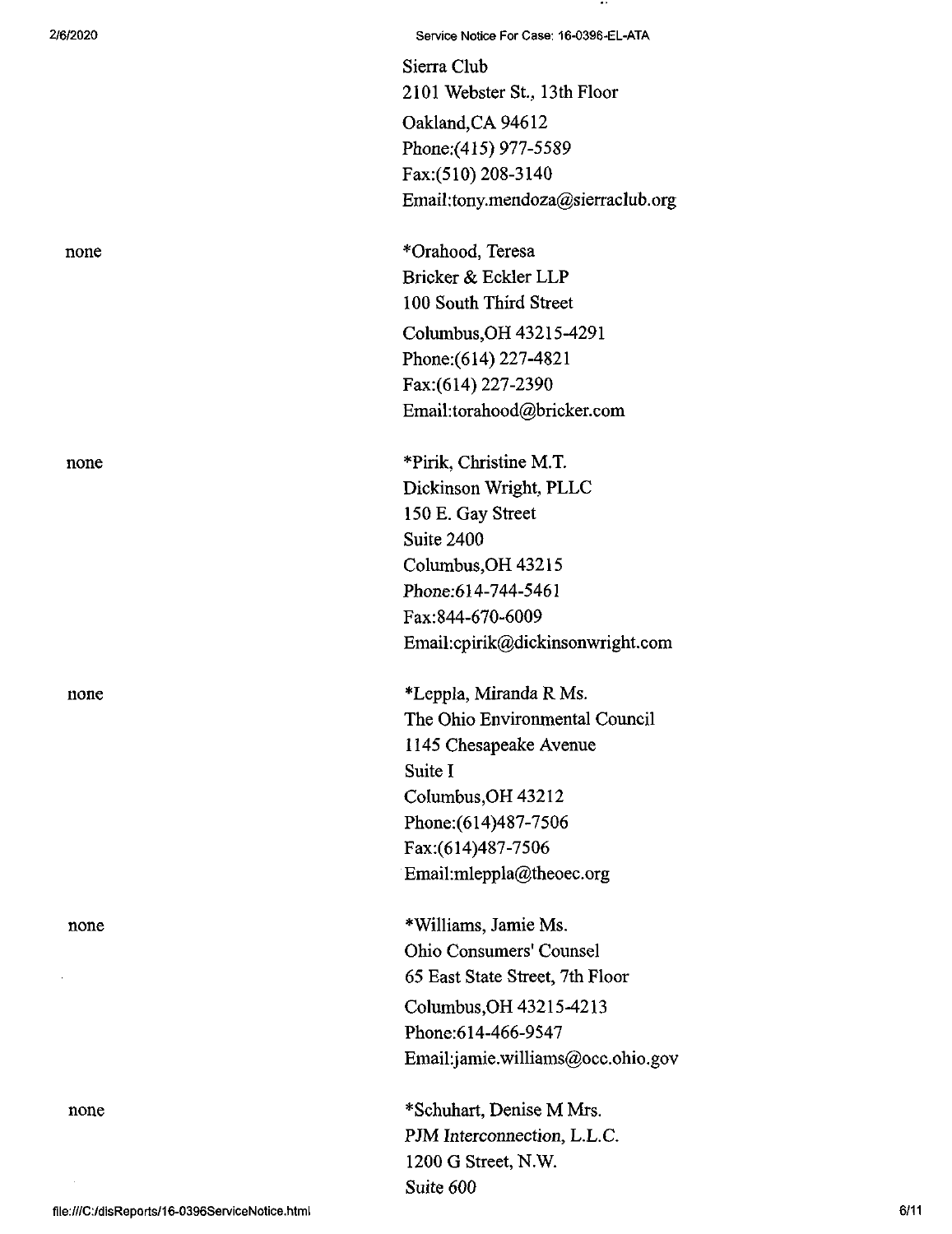| 2/6/2020 | Service Notice For Case: 16-0396-EL-ATA |
|----------|-----------------------------------------|
|          | Washington, DC 20005                    |
|          | Phone: 202-393-1200                     |
|          | Fax:202-393-1240                        |
|          | Email:schuhart@wrightlaw.com            |
| none     | *Bojko, Kimberly W. Mrs.                |
|          | Carpenter Lipps & Leland LLP            |
|          | 280 North High Street                   |
|          | 280 Plaza Suite 1300                    |
|          | Columbus, OH 43215                      |
|          | Phone: 614-365-4100                     |
|          | Fax:614-365-9145                        |
|          | Email:bojko@carpenterlipps.com          |
| none     | *Betterton, Evan F Mr.                  |
|          | <b>IGS</b> Energy                       |
|          | 6100 Emerald Parkway                    |
|          | Dublin, OH 43016                        |
|          | Phone: (904)305-4584                    |
|          | Email:ebetterton@igsenergy.com          |
| none     | *Oliker, Joseph E. Mr.                  |
|          | <b>IGS</b> Energy                       |
|          | 6100 Emerald Parkway                    |
|          | Dublin, OH 43016                        |
|          | Phone: 614-659-5069                     |
|          | Email:joliker@igsenergy.com             |
| none     | *Pritchard, Matthew R. Mr.              |
|          | McNees Wallace & Nurick                 |
|          | 21 East State Street                    |
|          | 17th Floor                              |
|          | Columbus, OH 43215                      |
|          | Phone: 614-719-2840                     |
|          | Fax:614-469-4653                        |
|          | Email:mpritchard@mcneeslaw.com          |
| none     | *Settineri, Michael J. Mr.              |
|          | Vorys, Sater, Seymour and Pease LLP     |
|          | 52 East Gay Street                      |
|          | Columbus, OH 43215                      |
|          | Phone: 614-464-5462                     |
|          | Fax:614-719-5146                        |
|          | Email:mjsettineri@vorys.com             |

 $\sim$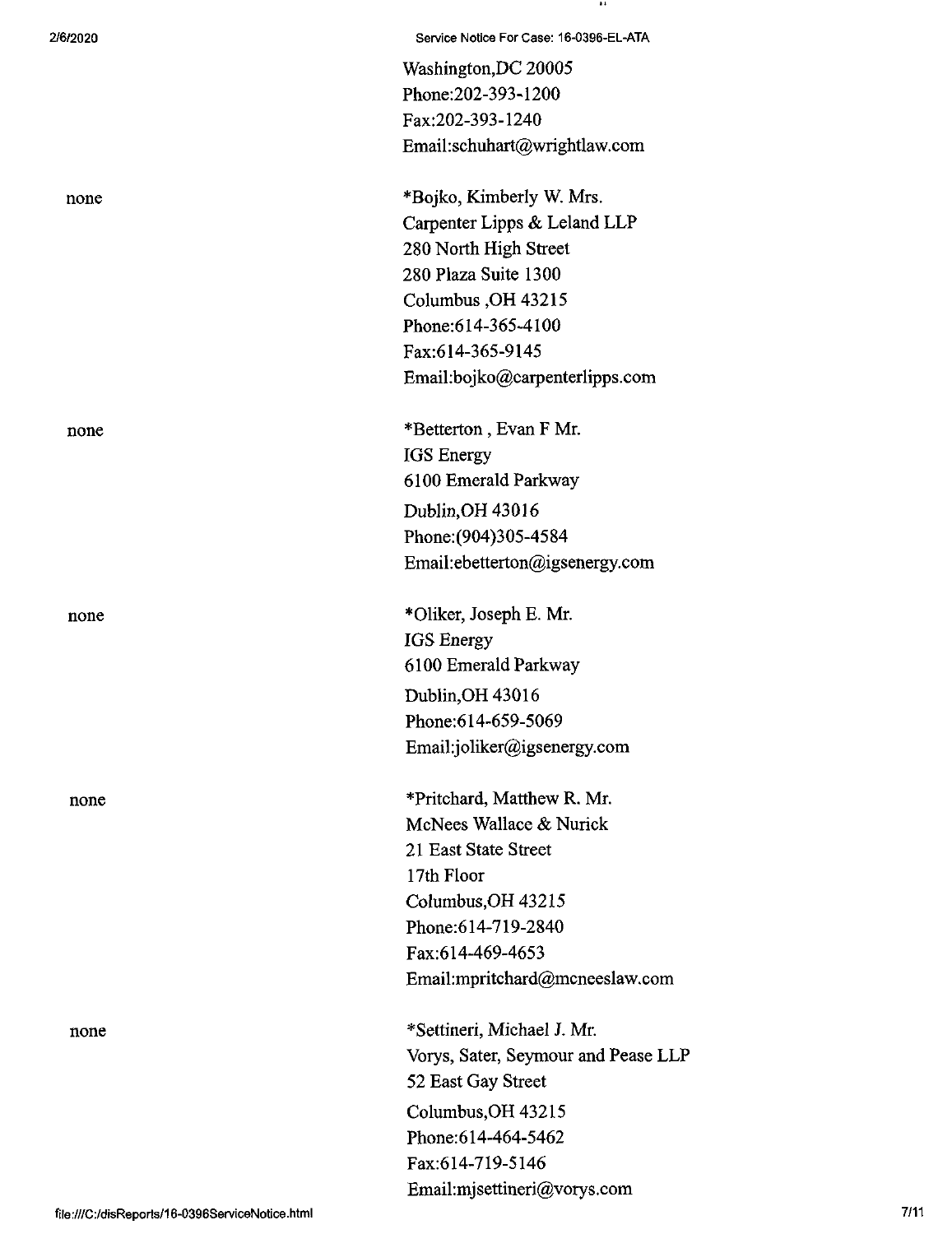none \*Nugent, Michael A Mr. IGS Energy 6100 Emerald Parkway Dublin,OH 43016 Phone:614-659-5065 Email:mnugent@igsenergy.com

none \*Alexander, Trevor Mr. Calfee, Halter & Griswold, LLP 21 E. State St., Suite 1100 Columbus,OH 43215 Phone:614-621-1500 Fax:614-621-0010 Email:talexander@calfee.com

none \*Yip, Yvette L Ms. Ohio Attorney General's Office - Public Utilities 30 East Broad Street, 16th Floor Columbus,OH 43215 Phone:614-466-4397 Fax:866-431-4694 Email:yvette.yip@ohioattomeygeneral.gov

### INTERVENOR

### PARTY OF RECORD

Adams County Ohio Valley School District

ATTORNEY

Citizens to Protect DP&L Jobs STOCK, JOHN F

BENESCH FRIEDLANDER COPLAN & ARONOFF LLP 41 SOUTH HIGH ST SUITE 2600 COLUMBUS,OH 43215 Phone:614-223-9345 Fax:614-223-9330 Email:JSTOCK@BENSCHLAW.COM

CITY OF DAYTON BARBARA DOSECK 101 W. THIRD STREET

## NONE

NONE

file:///C:/disReports/16-0396ServiceNotice.html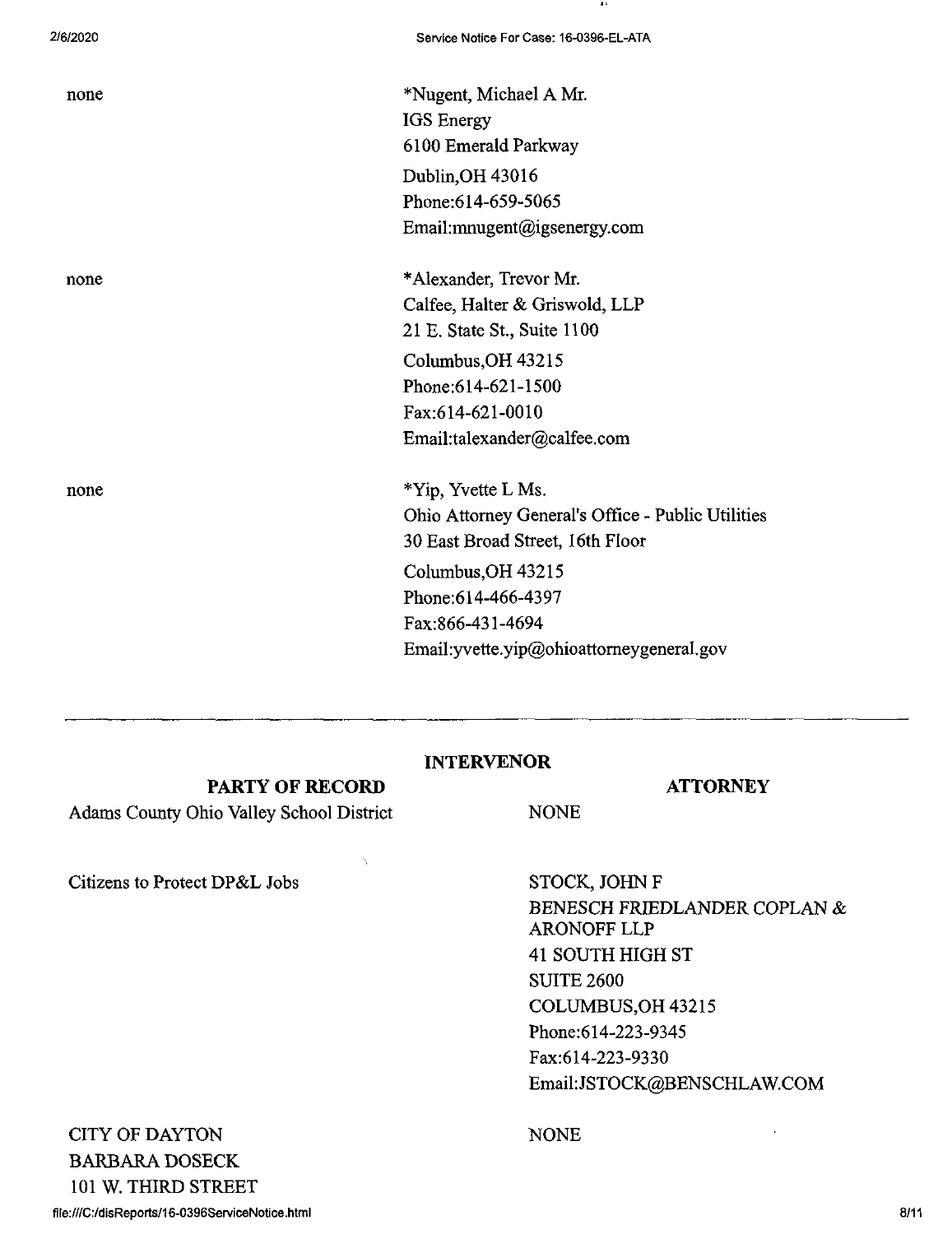- 83

| DAYTON, OH 45401<br>Phone: 937-333-4800<br>Email:BARBARA.DOSECK@DAYTONOHIO.GOV                                                                                                                                  |             |
|-----------------------------------------------------------------------------------------------------------------------------------------------------------------------------------------------------------------|-------------|
| ELECTRIC POWER SUPPLY ASSOCIATION<br>DAN DOLAN VICE PRESIDENT,<br>1401 NEW YORK AVE, N.W. 11TH FLOOR                                                                                                            | <b>NONE</b> |
| <b>WASHINGTON, DC 20005</b>                                                                                                                                                                                     |             |
| HONDA OF AMERICA MANUFACTURING INC                                                                                                                                                                              | <b>NONE</b> |
| 24000 U.S. ROUTE 33                                                                                                                                                                                             |             |
| <b>MARYSVILLE, OH 43040-9251</b>                                                                                                                                                                                |             |
| <b>INDUSTRIAL ENERGY USERS OF OHIO</b><br><b>MATTHEW R. PRITCHARD</b><br>MCNEES WALLACE & NURICK LLC FIFTH THIRD<br><b>CENTER</b><br>21 EAST STATE ST 17TH FLOOR<br>COLUMBUS, OH 43215<br>Phone: (614) 469-8000 | <b>NONE</b> |
| <b>OHIO HOSPITAL ASSOCIATION</b><br><b>BRICKER &amp; ECKLER LLP</b><br>100 SOUTH THIRD STREET<br>COLUMBUS, OH 43215-4291<br>Phone: 614-227-2300<br>Fax:614-227-2390<br>Email:INFO@BRICKER.COM                   | <b>NONE</b> |
| <b>OHIO MANUFACTURERS' ASSOCIATION</b><br><b>33 N HIGH STREET</b><br>COLUMBUS, OH 43215<br>Phone: (614) 224-5111<br>Fax:(614) 224-1012<br>Email:OMA@OHIOMFG.COM                                                 | <b>NONE</b> |
| PJM INTERCONNECTION LLC<br><b>EVELYN R. ROBINSON</b><br>2750 MONROE BLVD.<br>AUDUBON, PA 19403<br>Phone:610-639-0491                                                                                            | <b>NONE</b> |

PJM POWER PROVIDERS GROUP RETURNED MAIL NONE

 $\cdot$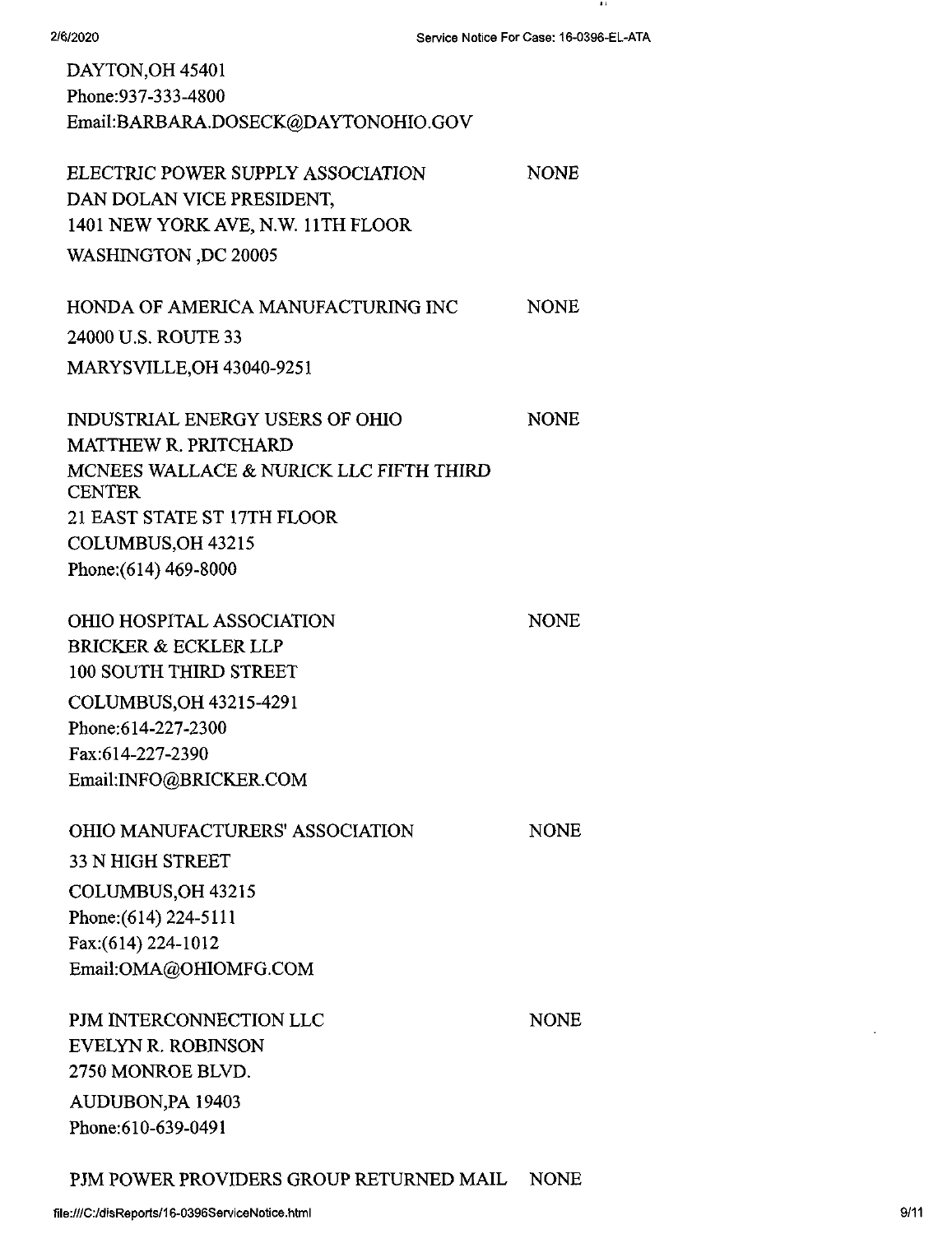2/6/2020

-11

xxxxxxxxxxxxxxxxxxxxxxxxx <sup>1060</sup> FIRST AVENUE SUITE 400 KING OF PRUSSIA ,PA 19406 Phone:610-768-8080 Fax:610-724-0659 Email;GTHOMAS@GTPOWERGROUP.COM

RETAIL ENERGY SUPPLY ASSOCIATION GRETCHEN L. PETRUCCI 52 EAST GAY ST COLUMBUS ,OH 43215 Phone:614-464-5462

Sprigg Township NONE

NONE

UTILITY WORKERS UNION OF AMERICA LOCAL 175 NONE JOHN R. DOLL 111 W. FIRST ST., SUITE 1100 DAYTON,OH 45402-1156 Phone:937-461-5310

| PARTY OF RECORD                   |             |                 |  |
|-----------------------------------|-------------|-----------------|--|
| <b>PARTY OF RECORD</b>            |             | <b>ATTORNEY</b> |  |
| ENEL X NORTH AMERICA INC          | <b>NONE</b> |                 |  |
| <b>MEGHAN HESTER</b>              |             |                 |  |
| ONE MARINA PARK DR., STE 400      |             |                 |  |
| BOSTON, MA 02210                  |             |                 |  |
| Phone: 410-343-7221               |             |                 |  |
| Fax:617-224-9910                  |             |                 |  |
| Email:MHESTER@ENEL.COM            |             |                 |  |
| <b>ENVIRONMENTAL DEFENSE FUND</b> | <b>NONE</b> |                 |  |
| <b>MIRANDA LEPPLA</b>             |             |                 |  |
| 1145 CHESAPEAKE AVE, SUITE I      |             |                 |  |
| COLUMBUS, OH 43212-3449           |             |                 |  |
| Phone: 614-487-7506               |             |                 |  |
| ENVIRONMENTAL LAW & POLICY CENTER | <b>NONE</b> |                 |  |
| <b>MADELINE FLEISHER</b>          |             |                 |  |